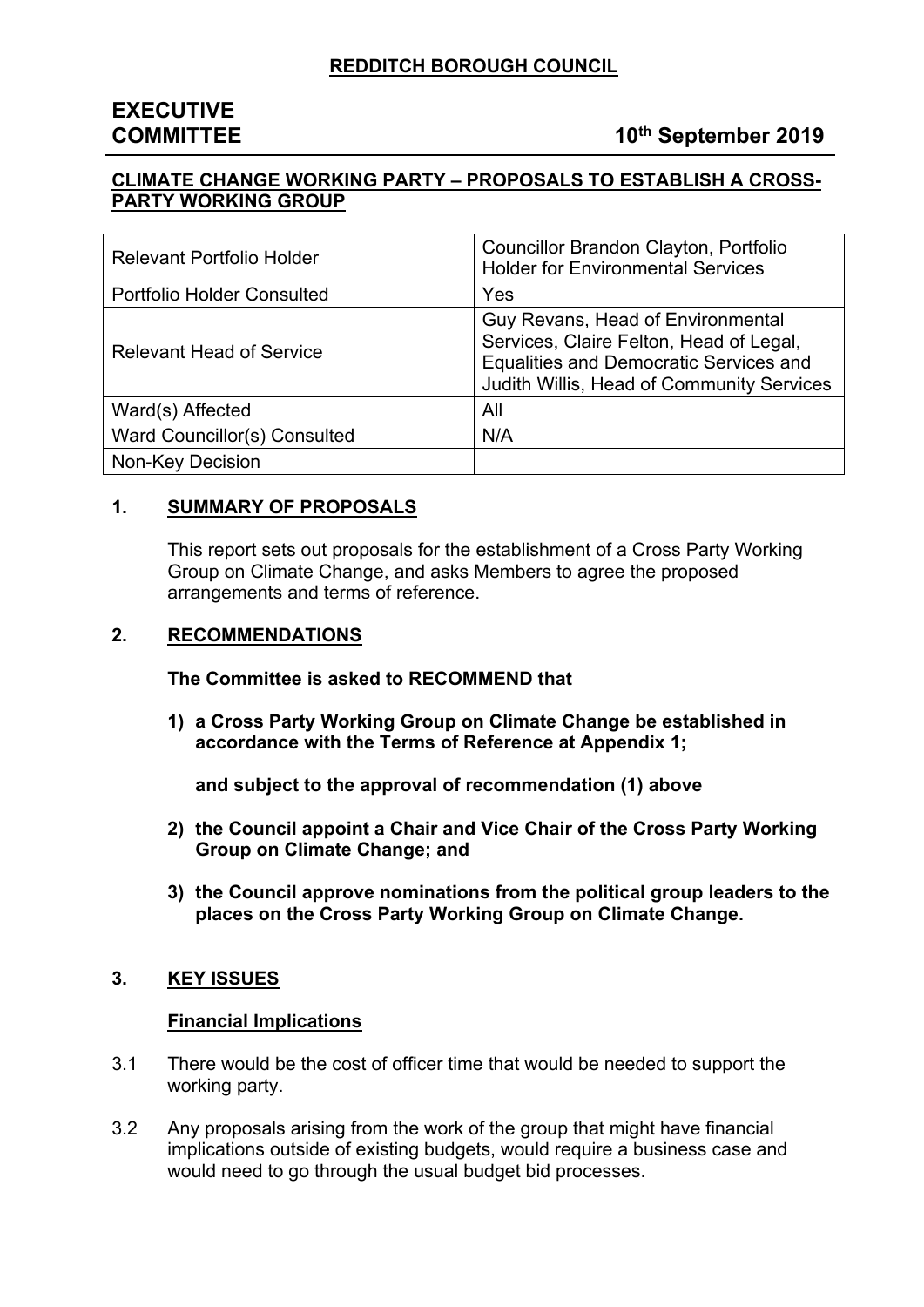# **EXECUTIVE**

## **COMMITTEE 10<sup>th</sup> September 2019**

#### **Legal Implications**

3.3 As it is proposed that this should be an informal working group that advises the Executive Committee the political balance rules do not apply. However, it is proposed that the number of Members appointed to the group should reflect the Council's political balance.

#### **Service / Operational Implications**

- 3.4 The issue of climate change was addressed at Full Council meeting that took place on 24th June 2019 when the Leader responded to a question from a member of the public on the issue and endorsed a call for the Council to declare a Climate Emergency. A full copy of the Leader's response as detailed in the minutes of the meeting is attached at Appendix 2 of this report.
- 3.5 As stated in the response to the question, the Council has already been proactive in looking at ways to reduce its carbon footprint, and there are many examples of steps the Council is already taking in this regard. That said, in light of the question to Council, and the current debate at a national level on the importance of addressing climate change, officers have been asked to review steps that could be taken to reduce emissions and to produce a Sustainability Action Plan.
- 3.6 Alongside this work it has been proposed by the Portfolio Holder for Environmental Services that Members should establish a Cross Party Working Group on Climate Change. This report sets out proposals for the establishment of such a working party.
- 3.7 In summary the group would report to the Executive Committee in a similar manner to the Planning Advisory Panel. As a working party meetings would take place in private, but would be open for any Members to attend. It is proposed that the group should comprise 5 Members and it is suggested that it should be chaired by the Portfolio Holder with responsibility for Climate Change, which is currently the Portfolio Holder for Environmental Services.
- 3.8 Support for the working group would be provided by the Climate Change and Energy Support Officer and the Environmental Policy and Awareness Officer and administrative support would be provided by the Directorate Support team.
- 3.9 The role of the group would be to review and oversee the Sustainability Action Plan and to explore new proposals for measures that the Council could implement to reduce its carbon footprint. However, the working party would have no decision making powers and any recommendations arising from the group would be fed back to the Executive Committee for consideration.